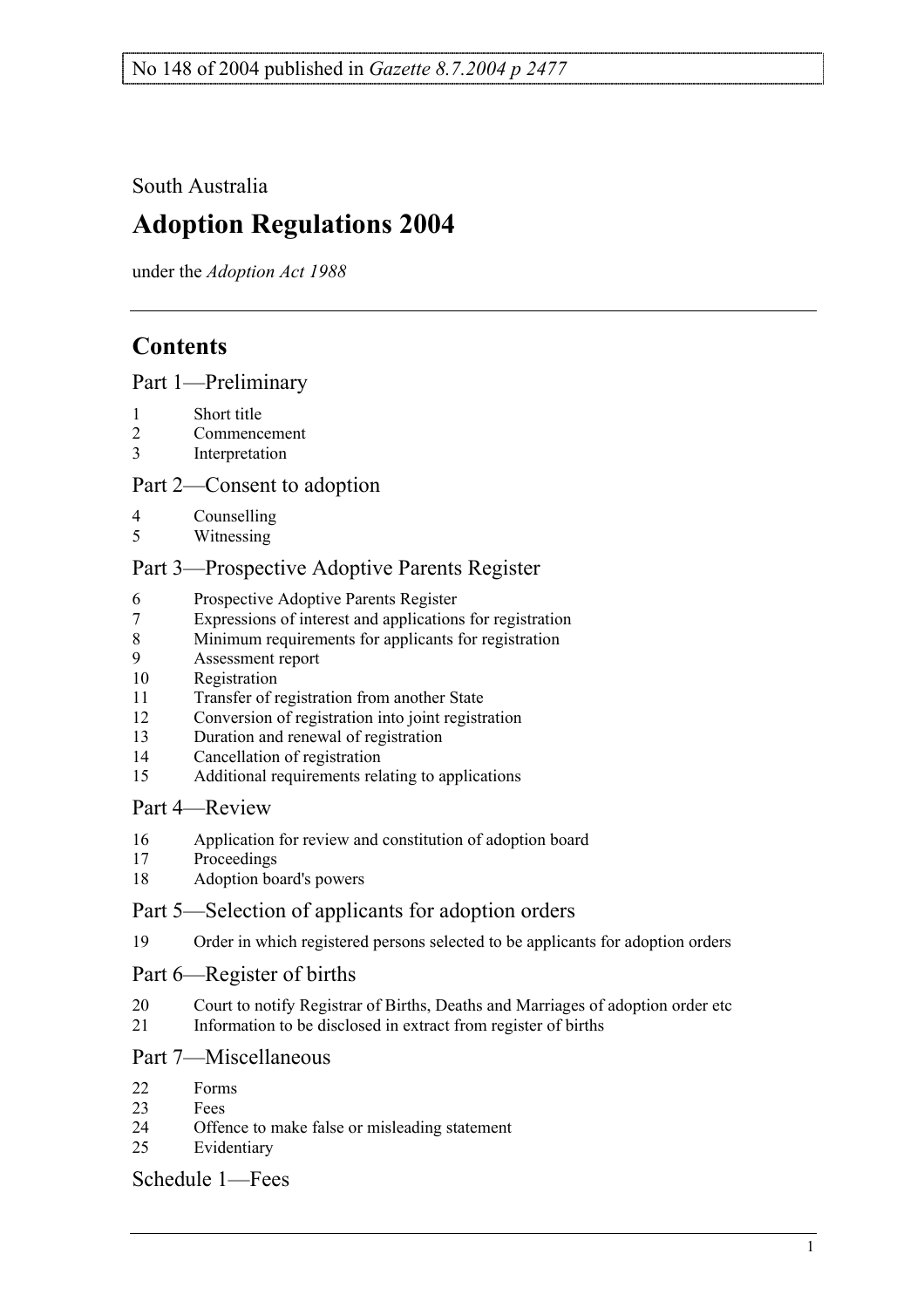Schedule 2—Revocation of Adoption Regulations 1989

### **Part 1—Preliminary**

#### **1—Short title**

These regulations may be cited as the *Adoption Regulations 2004*.

#### **2—Commencement**

These regulations will come into operation on the day on which they are made.

#### **3—Interpretation**

In these regulations, unless the contrary intention appears—

*Act* means the *Adoption Act 1988*;

*adoption agency* means a person or organisation approved by the Chief Executive under section 29 of the Act;

*child with special needs* means a child who has an intellectual, psychiatric, sensory or physical impairment or a combination of such impairments;

*register* means the *Prospective Adoptive Parents Register* kept under Part 3.

### **Part 2—Consent to adoption**

#### **4—Counselling**

- (1) An officer authorised by the Chief Executive for the purposes of section 15(5)(b) or 16(2)(c) of the Act to counsel a person before that person consents to an adoption—
	- (a) must give to that person an information brochure approved by the Chief Executive; and
	- (b) must explain the information contained in the brochure to the person and must satisfy himself or herself that the person understands that information; and
	- (c) must assist the person in considering the application of that information to the particular circumstances of the person; and
	- (d) must, in the case of an adoption of an Aboriginal child, ensure that the person is aware of the availability of further specialised counselling from Aboriginal organisations and help the person to obtain such counselling if the person so wishes.
- (2) The information brochure referred to in subregulation (1) must include information relating to—
	- (a) the implications of adoption and the consequences of consenting to adoption; and
	- (b) the procedures and time limits for revocation of consent to adoption; and
	- (c) in the case of a brochure to be given to a parent or guardian of a child consenting to adoption of the child—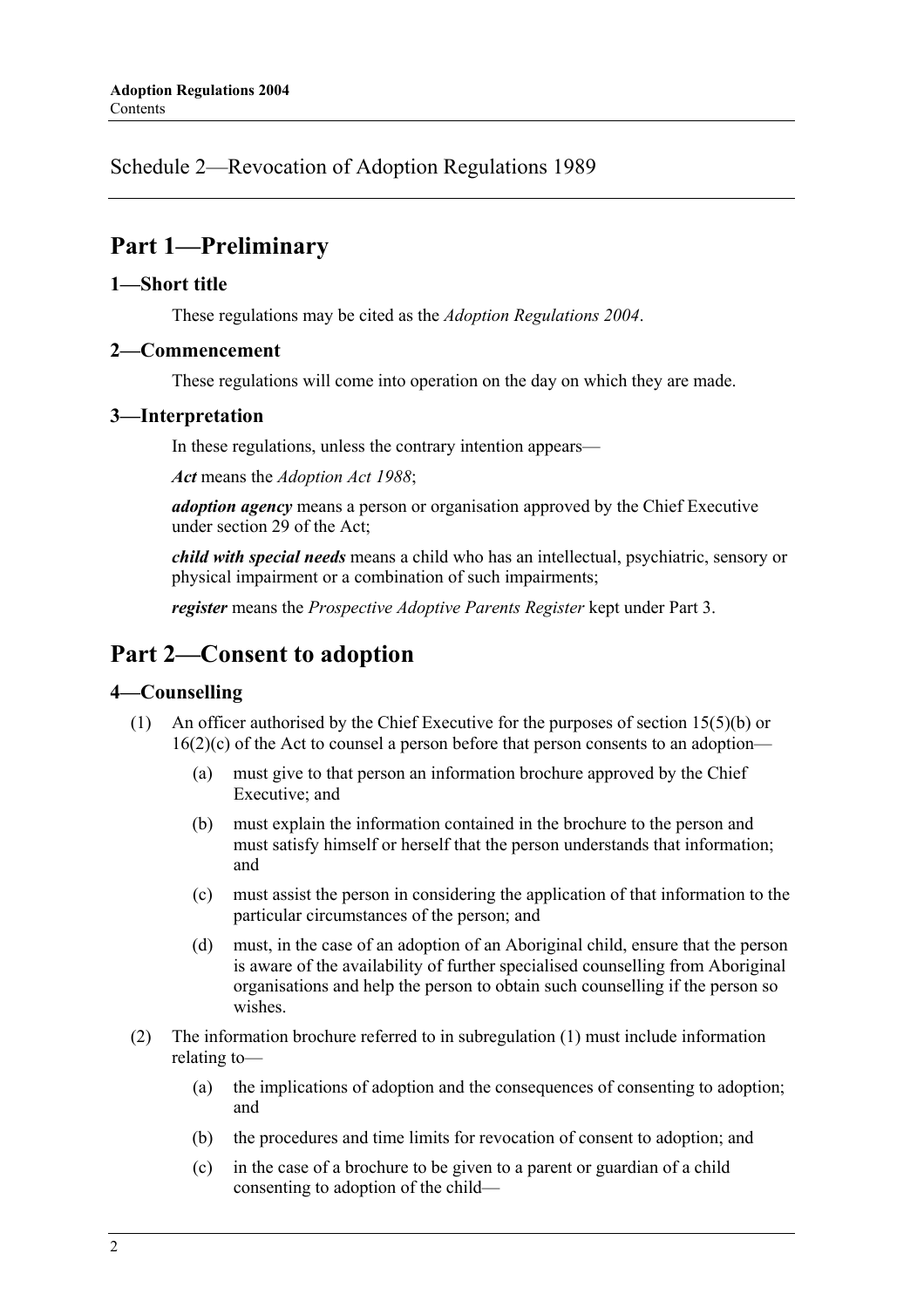- (i) counselling and other support services available to parents or guardians; and
- (ii) arrangements that may be made for care of a child as alternatives to adoption; and
- (d) in the case of a brochure to be given to a child consenting to adoption counselling and other support services available to children.

#### **5—Witnessing**

- (1) For the purposes of sections  $15(5)(b)$  and  $16(2)(b)$  of the Act—
	- (a) the witness to a consent to adoption must be a person approved by the Chief Executive but cannot be the person who, for the purposes of the Act, counselled the person giving consent; and
	- (b) the witness must, before witnessing a consent to adoption, satisfy himself or herself—
		- (i) that the person giving consent understands the nature of the instrument of consent; and
		- (ii) that the instrument of consent has been endorsed by a counsellor in accordance with the Act.
- (2) A witness to an instrument of consent to adoption must, as soon as practicable after the execution of the instrument—
	- (a) forward the original of the instrument to the Chief Executive; and
	- (b) give a copy of the instrument to the person giving consent.

## **Part 3—Prospective Adoptive Parents Register**

#### **6—Prospective Adoptive Parents Register**

- (1) The *Prospective Adoptive Parents Register* continues in existence.
- (2) The register may be divided into subregisters, each relating to children of a particular kind.
- (3) A subregister may, for example, relate to children of a particular age group, sex or racial origin or to children with special needs.
- (4) Subject to this Part, a subregister will contain the names of persons registered as prospective adoptive parents in the order in which those persons lodged expressions of interest under regulation 7 in respect of adopting a child of the kind to which the subregister relates.
- $(5)$  If—
	- (a) a person is registered on a particular subregister following lodgement of an expression of interest under regulation 7; and
	- (b) while so registered, the person lodges another expression of interest under regulation 7 (in respect of adopting a child of a different kind),

the latter expression of interest will be taken to have been lodged at the time that the former expression of interest was lodged.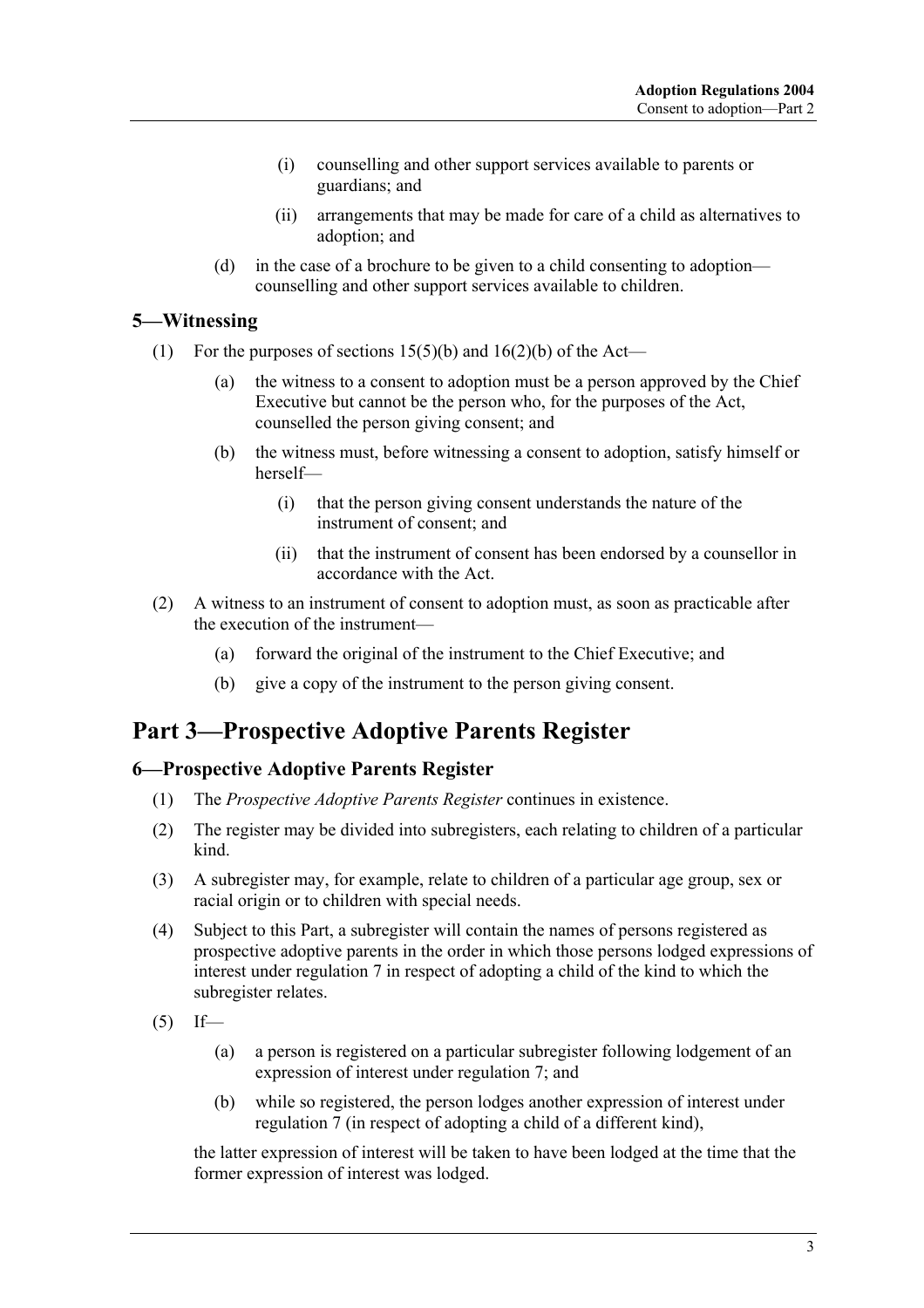(6) The register is not available for public inspection.

#### **7—Expressions of interest and applications for registration**

- (1) A person may, by notice in writing to the Chief Executive, express an interest in adopting a child.
- (2) An expression of interest under subregulation (1) must specify the kind or kinds of child that the person is interested in adopting.
- (3) The Chief Executive may, from time to time, invite persons who have expressed an interest in adopting a child of a particular kind to apply for registration on the subregister relating to children of that kind.
- (4) The Chief Executive will not invite a person to apply for registration if satisfied that the person does not meet the minimum requirements for applicants for registration set out in regulation 8.
- (5) Subject to subregulation (6), an application for registration cannot be made except pursuant to an invitation given under this regulation.
- (6) Where a person who is cohabiting with another person in a marriage relationship proposes to make an application for registration, the application must be made jointly with that other person.

#### **8—Minimum requirements for applicants for registration**

- (1) A person cannot apply for registration as a prospective adoptive parent unless—
	- (a) the person is 18 years of age or over but under 55 years of age; and
	- (b) the person is resident or domiciled in the State; and
	- (c) the person is a permanent resident of Australia and has been so resident for at least the last 3 years; and
	- (d) the person is an Australian citizen or, in the case of a joint application for registration, at least one of the applicants is an Australian citizen.
- (2) A person cannot apply for registration as a prospective adoptive parent if—
	- (a) the person has previously been so registered (whether under these regulations or under the law of another State or a Territory of the Commonwealth) and that registration was cancelled on the ground that it was improperly obtained; or
	- (b) the person has, as an adult, been convicted of an offence involving violence towards a child, abuse of a child or abduction of a child.
- (3) A person cannot, except with the approval of the Chief Executive, apply for registration as a prospective adoptive parent if a child has, at any time, been removed from the care or custody of the person and become the subject of a care and protection order made under the *Children's Protection Act 1993*, or any other similar order made in this State or another State or a Territory of the Commonwealth.
- (4) A person cannot apply for registration on a subregister relating to children who are resident in a country outside Australia unless the person also complies with the minimum requirements of that country for adoption of a child by a person resident in Australia.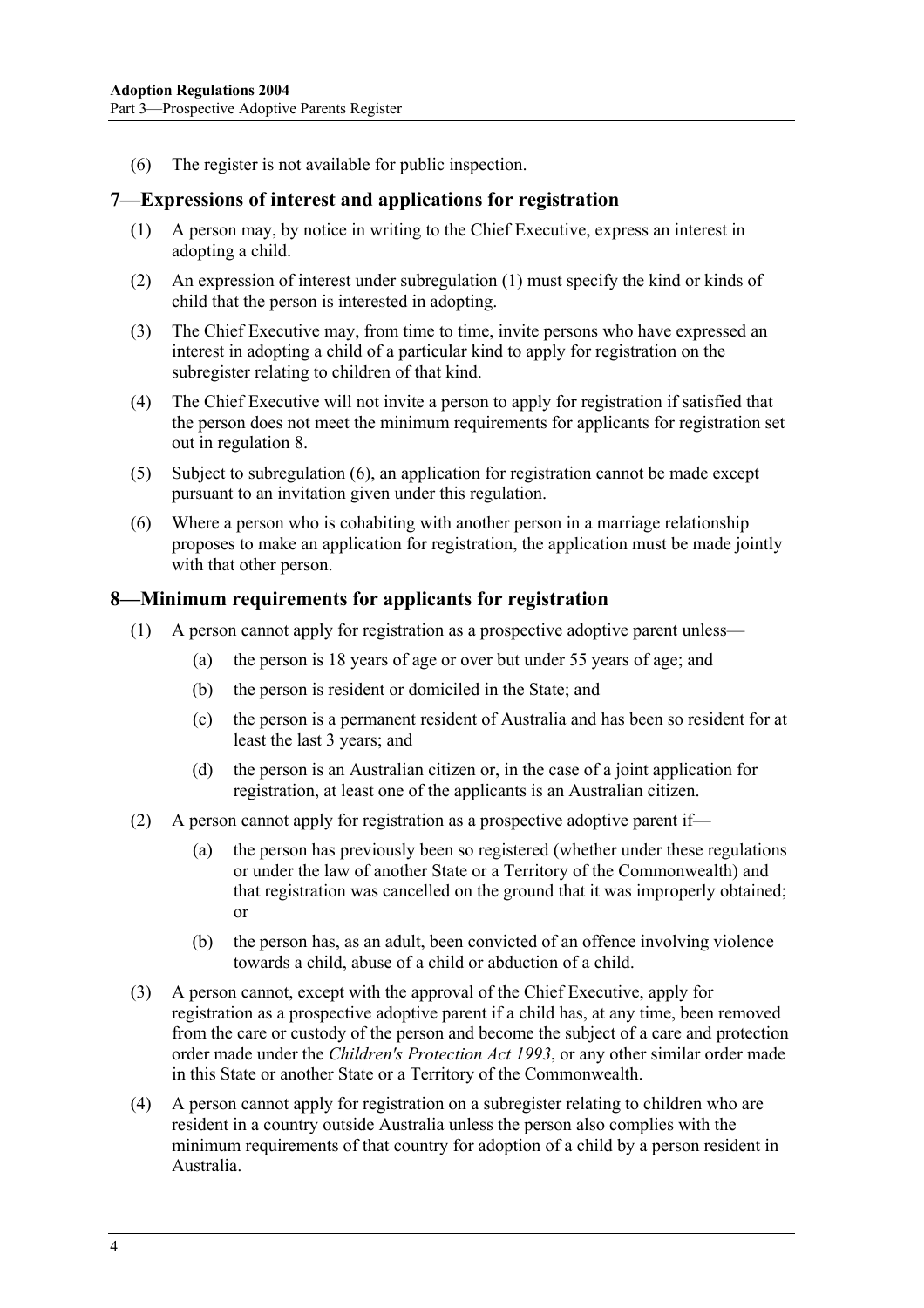#### **9—Assessment report**

- (1) The Chief Executive must cause an assessment report to be prepared with respect to an application for registration.
- (2) The assessment report must contain an assessment of the suitability of the applicant to adopt a child of the kind in relation to which registration is sought and the capacity of the applicant to care adequately for such a child.
- (3) An assessment report must be prepared having regard to the following factors:
	- (a) the parenting skills or potential parenting skills of the applicant;
	- (b) the capacity of the applicant to provide the standard of care necessary to safeguard and promote the physical, intellectual and emotional welfare of a child of the kind in relation to which registration is sought;
	- (c) if the applicant has the care of any other child—the effect that may have on the welfare of an adopted child or on the applicant's ability to care for an adopted child;
	- (d) the emotional warmth, maturity and stability of the applicant;
	- (e) the physical and mental health of the applicant;
	- (f) the capacity of the applicant to deal with difficult or stressful situations;
	- (g) in the case of a joint application—the length and quality of the relationship between the applicants;
	- (h) the economic position and financial management skills of the applicant;
	- (i) the criminal record (if any) of the applicant;
	- (j) the nature of the childhood experiences of the applicant;
	- (k) if the applicant is infertile—the attitude of the applicant to that infertility or, in the case of a joint application, the attitude of each applicant to that infertility;
	- (l) the attitude of the applicant to children and in particular to the discipline of children;
	- (m) the attitude of the applicant to the status of an adopted child, to the birth parents of an adopted child and to an adopted child's access to information about the child's origin;
	- (n) the attitude to adoption of a child by the applicant of—
		- (i) any children of the applicant; and
		- (ii) any other parent or guardian of any children of the applicant; and
		- (iii) any other person (who is a relative of the applicant, a member of the applicant's household or a close acquaintance of the applicant) with whom the child, if adopted by the applicant, would be likely to come into regular contact;
	- (o) the motivation of the applicant to adopt a child;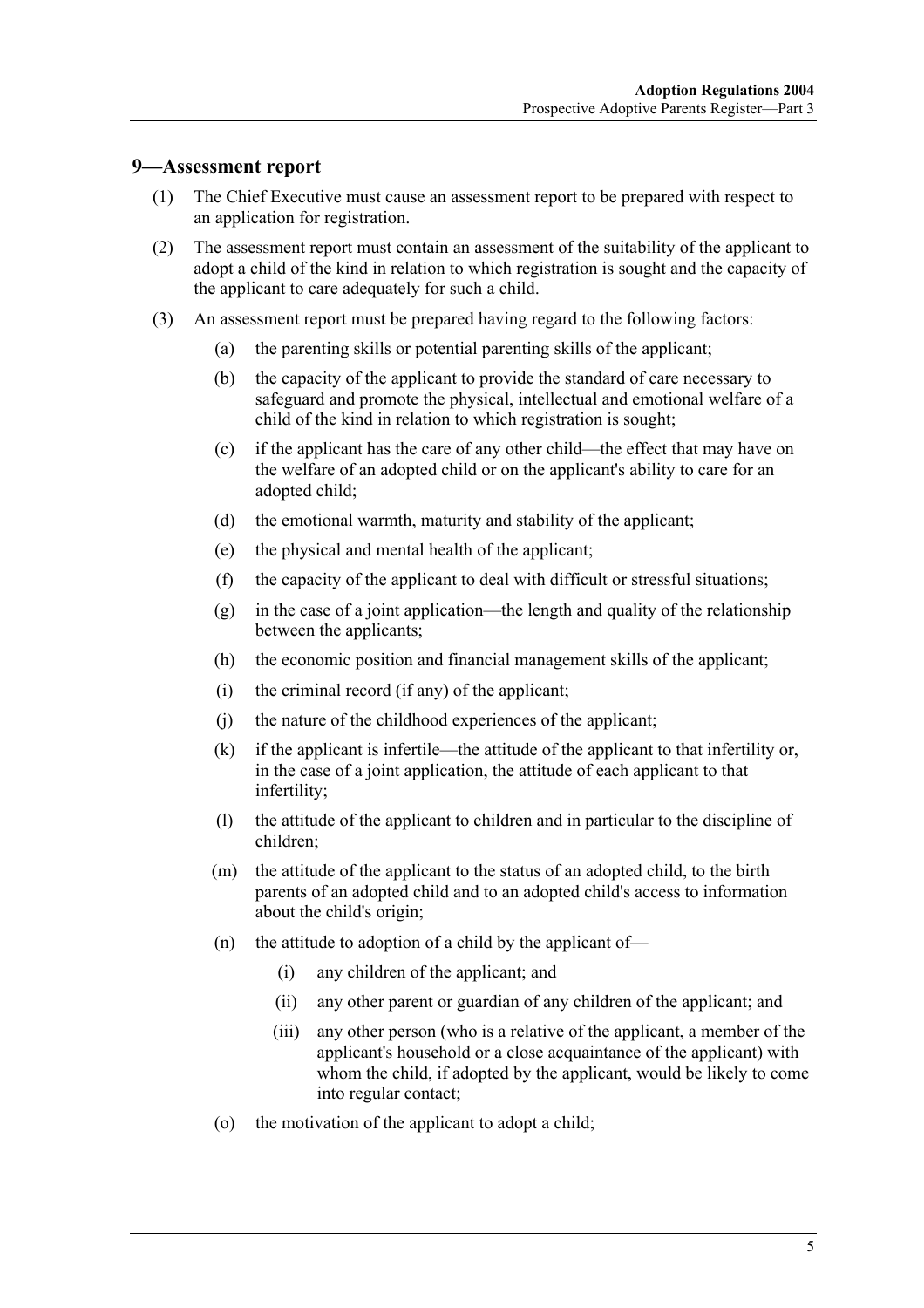- (p) if the applicant has expressed an interest in adopting a child with special needs—the capacity of the applicant to provide the standard of care required to fulfil the needs of such a child;
- (q) if the applicant has expressed an interest in adopting a child of a particular racial origin—the applicant's understanding of, and interest in, people of that racial origin and the applicant's attitude towards the retention by such a child of his or her cultural heritage.
- (4) A person preparing an assessment report may have regard to any other factor that the person considers relevant in the particular circumstances.
- (5) The Chief Executive may rely on an assessment report prepared by an adoption agency in relation to an application if satisfied that the agency, in preparing that assessment report, has complied with the requirements of this regulation (and in such a case the Chief Executive is not obliged to cause any other assessment report to be prepared in relation to the application).

#### **10—Registration**

- (1) A decision on an application must be made within 18 months of the date on which the application was lodged.
- (2) If, after considering an assessment report prepared in relation to an application, the Chief Executive is satisfied that the applicant or, in the case of a joint application, each applicant is a fit and proper person to adopt a child of the kind in relation to which registration is sought, the Chief Executive will register the applicant or applicants on the appropriate subregister or subregisters.
- (3) Before the Chief Executive rejects an application, the applicant must be given an opportunity to make representations on the matter to the Chief Executive.
- (4) Written notice of the Chief Executive's decision under this regulation, together with a copy of the relevant assessment report, must be given to the applicant.
- (5) If the Chief Executive rejects an application, the notice of that decision must inform the applicant of the right to seek a review of the decision and must set out the procedures and time limits that apply in respect of seeking a review.

#### **11—Transfer of registration from another State**

- (1) A person who has been registered as a prospective adoptive parent under the law of another State or a Territory of the Commonwealth that substantially corresponds to the Act and these regulations may apply to the Chief Executive to have that registration transferred to this State.
- (2) If a person who is so registered duly applies for transfer of that registration under subregulation (1), the Chief Executive must enter the applicant's name in the register if satisfied that the applicant—
	- (a) is registered under that other law; and
	- (b) meets the minimum requirements for applicants for registration set out in regulation 8; and
	- (c) has given notice of the application for transfer of registration, in writing, to the authority administering the other law.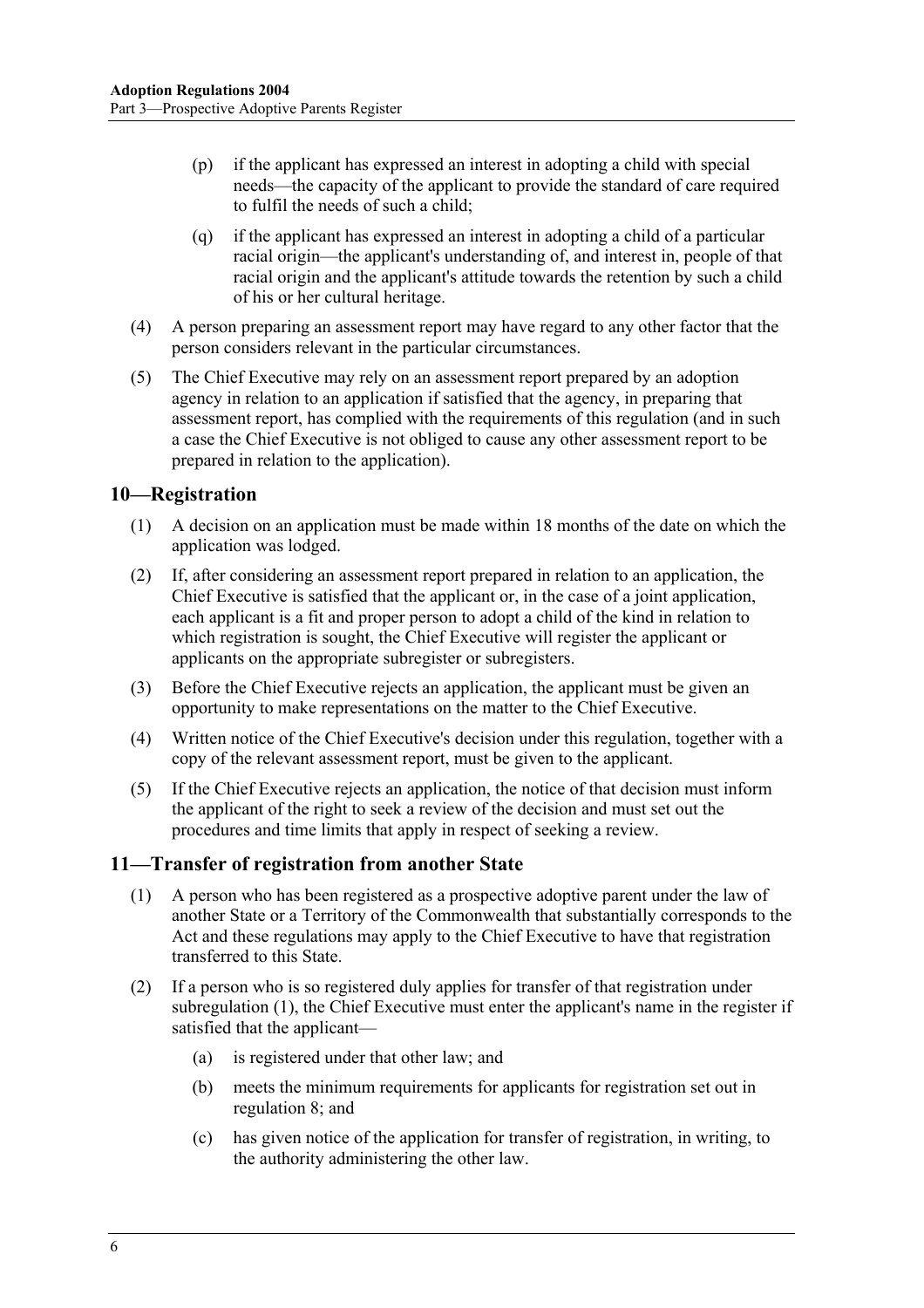- (3) The Chief Executive may require a person transferring registration in accordance with this regulation to provide such information as is necessary to determine which subregister or subregisters the person's name should be entered in.
- (4) Where a person who has been registered under another law becomes registered pursuant to this regulation, the entry in the register will be taken to have been made on the day on which the person was registered under the other law.

#### **12—Conversion of registration into joint registration**

- (1) A person who is registered as a single prospective adoptive parent and who, following registration, commences cohabiting with another person in a marriage relationship may, if the other person meets the minimum requirements for applicants for registration set out in regulation 8, apply jointly with that other person to the Chief Executive to have the registration converted into joint registration.
- (2) The Chief Executive will treat an application for conversion of registration under this regulation in all respects as if it were a joint application for registration made under regulation 7.
- (3) Where a person's initial registration is converted into joint registration pursuant to this regulation, the entry in the register relating to that joint registration will be taken to have been made on the day on which the person's initial registration occurred.

#### **13—Duration and renewal of registration**

- (1) Registration of a person as a prospective adoptive parent—
	- (a) has effect, subject to these regulations, for a period of 3 years; and
	- (b) may be renewed from time to time in accordance with this regulation; and
	- (c) ceases—
		- (i) on written notice of withdrawal being given to the Chief Executive by the registered person or, in the case of persons with joint registration, on the written notice of either of the registered persons; or
		- (ii) on the death of the registered person; or
		- (iii) on cancellation of the registration by the Chief Executive under these regulations.
- (2) Subject to subregulation (3), an application for renewal of registration must be lodged with the Chief Executive not more than 3 months and not less than 1 month before the period of registration expires.
- (3) The Chief Executive may, in his or her discretion, accept a late application for renewal of registration.
- (4) A person may only apply for renewal of registration if the person meets the minimum requirements for applicants for registration set out in regulation 8.
- (5) On receipt of an application for renewal of registration, the Chief Executive must cause the assessment report relating to the applicant to be reviewed having regard to any changes in circumstances of the applicant in the period since that report was prepared or was last reviewed.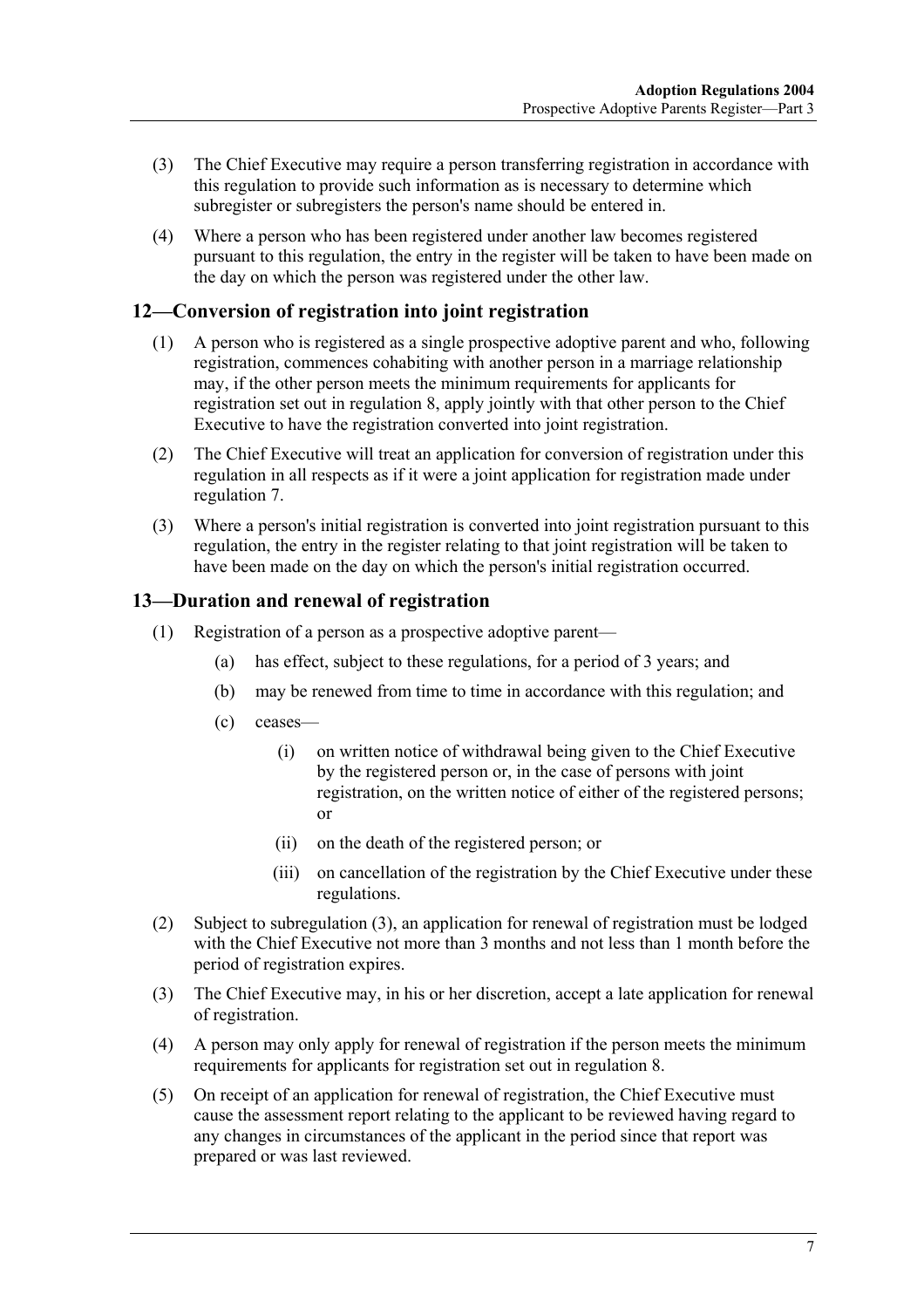- (6) However, the Chief Executive may rely on a review of an assessment report undertaken by an adoption agency if satisfied that the agency, in undertaking the review, has had proper regard to any changes in circumstances of the applicant in the period since that report was prepared or was last reviewed.
- (7) If, after considering the review of the assessment report, the Chief Executive is satisfied that the applicant or, in the case of a joint application, each applicant is still a fit and proper person to adopt a child of the kind in relation to which renewal of registration is sought, the Chief Executive will renew the registration for a further period of 3 years.
- (8) Before the Chief Executive rejects an application for renewal of registration, the applicant must be given an opportunity to make representations on the matter to the Chief Executive.
- (9) Written notice of the Chief Executive's decision under this regulation, together with a copy of the review of the assessment report, must be given to the applicant.
- (10) If the Chief Executive rejects an application for renewal of registration, the notice of that decision must inform the applicant of the right to seek a review of the decision and must set out the procedures and time limits that apply in respect of seeking a review.

#### **14—Cancellation of registration**

- (1) The registration of a person as a prospective adoptive parent will be cancelled if a child is placed for adoption with that person.
- (2) The registration of a person as a prospective adoptive parent will be cancelled by the Chief Executive if—
	- (a) the person attains the age of 55 years; or
	- (b) the person ceases to be resident or domiciled in the State; or
	- (c) the person ceases to be permanently resident in Australia; or
	- (d) the person ceases to be an Australian citizen and, in the case of joint registration, the person with whom he or she is jointly registered is not an Australian citizen; or
	- (e) a child is removed from the care or custody of that person and becomes the subject of a care and protection order made under the *Children's Protection Act 1993*, or any other similar order made in this State or another State or a Territory of the Commonwealth; or
	- (f) the person is convicted of an offence involving violence towards a child, abuse of a child or abduction of a child; or
	- (g) the person's registration is transferred to another State or a Territory of the Commonwealth; or
	- (h) the registration was improperly obtained.
- (3) If a person is registered on a subregister relating to children who are resident in a country outside Australia and the person ceases to satisfy the minimum requirements of that country for adoption of a child by a person resident in Australia, the person's registration on that subregister will be cancelled by the Chief Executive.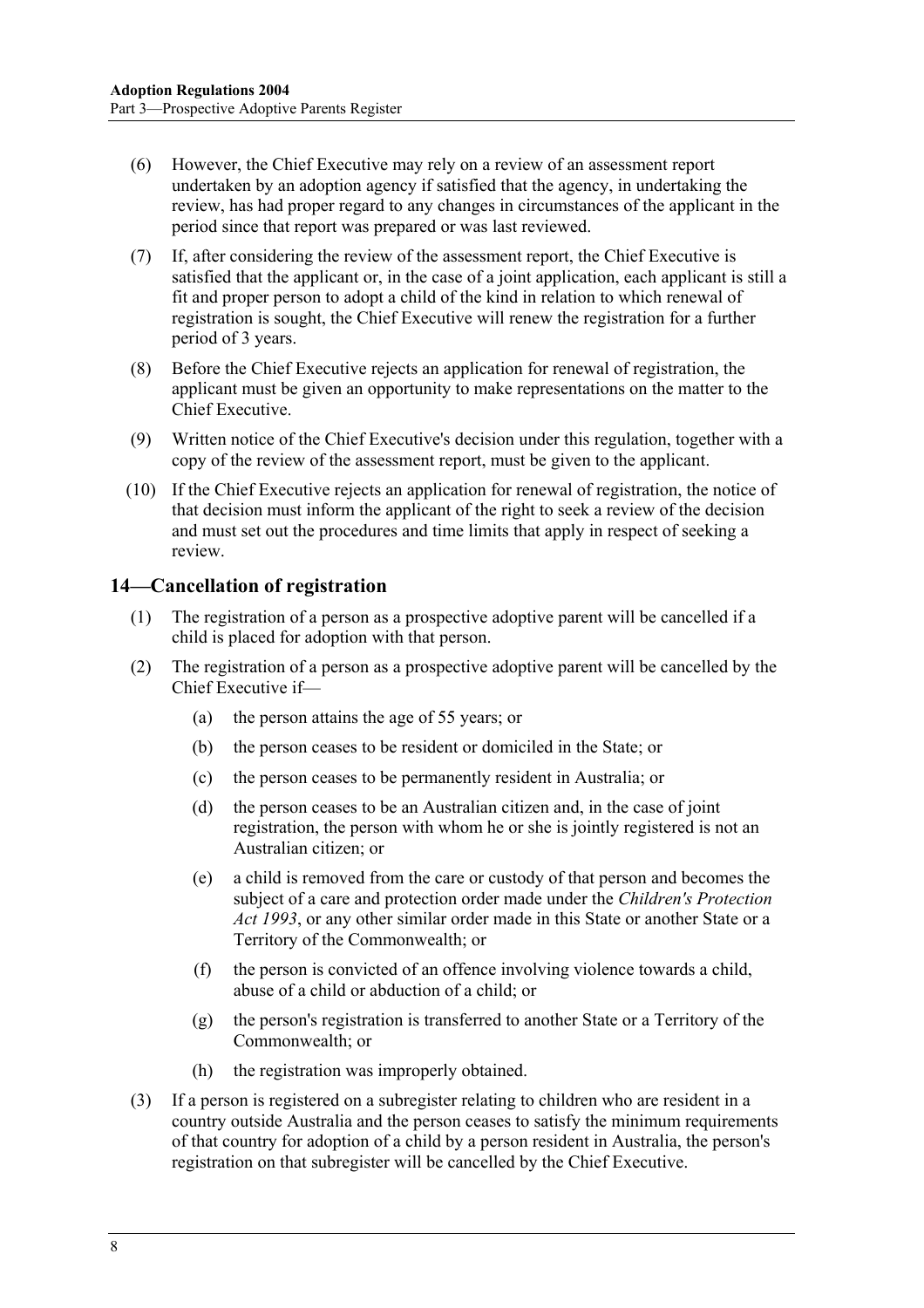- (4) If the registration of a person is cancelled or otherwise ceases in accordance with these regulations, the Chief Executive will, unless satisfied that special reasons exist for not doing so, cancel the registration of a person jointly registered with that person.
- (5) If persons who are jointly registered cease cohabiting in a marriage relationship, the Chief Executive will, unless satisfied that special reasons exist for not doing so, cancel the registration of both persons.
- (6) A person registered as a prospective adoptive parent must, within 28 days of that registration becoming liable to cancellation under this regulation, inform the Chief Executive of that fact.

Maximum penalty: \$250.

- (7) It is a defence to a charge of an offence under subregulation (5) for the defendant to prove that—
	- (a) the defendant's registration only became liable to cancellation because, due to a change in the law of a country outside Australia, the person ceased to satisfy the minimum requirements of that country for adopting a child; and
	- (b) the defendant did not know that the law of that country had so changed.
- (8) The Chief Executive may, at any time, review the registration of a person and may, if the Chief Executive finds that the person is no longer a fit and proper person to adopt a child of the kind in relation to which the person is registered or, in the case of joint registration, that either person is no longer a fit and proper person to adopt such a child, cancel the registration of the person or persons.
- (9) Before the Chief Executive cancels the registration of a person under this regulation (other than under subregulation  $(1)$  or  $(2)$ ), the person must be given an opportunity to make representations on the matter to the Chief Executive.
- (10) Written notice of the Chief Executive's decision to cancel registration under this regulation, together with a brief description of the reasons for that decision, must be given to each person affected by the decision.
- (11) A notice under subregulation (9) must inform the person of the right (if any) to seek a review of the decision and must set out the procedures and time limits that apply in respect of seeking a review.
- (12) A decision to cancel the registration of a person under subregulation (1) or (2) may not be the subject of a request for a review under regulation 16.

#### **15—Additional requirements relating to applications**

The Chief Executive may, for the purposes of determining an application under this Part, require the applicant—

- (a) to provide further information on any matter specified; or
- (b) to participate in specified workshops or seminars; or
- (c) to provide a medical report as to any specified matter from a medical practitioner nominated by the Chief Executive; or
- (d) to provide written consent authorising a third party to release information relating to the applicant to the Chief Executive.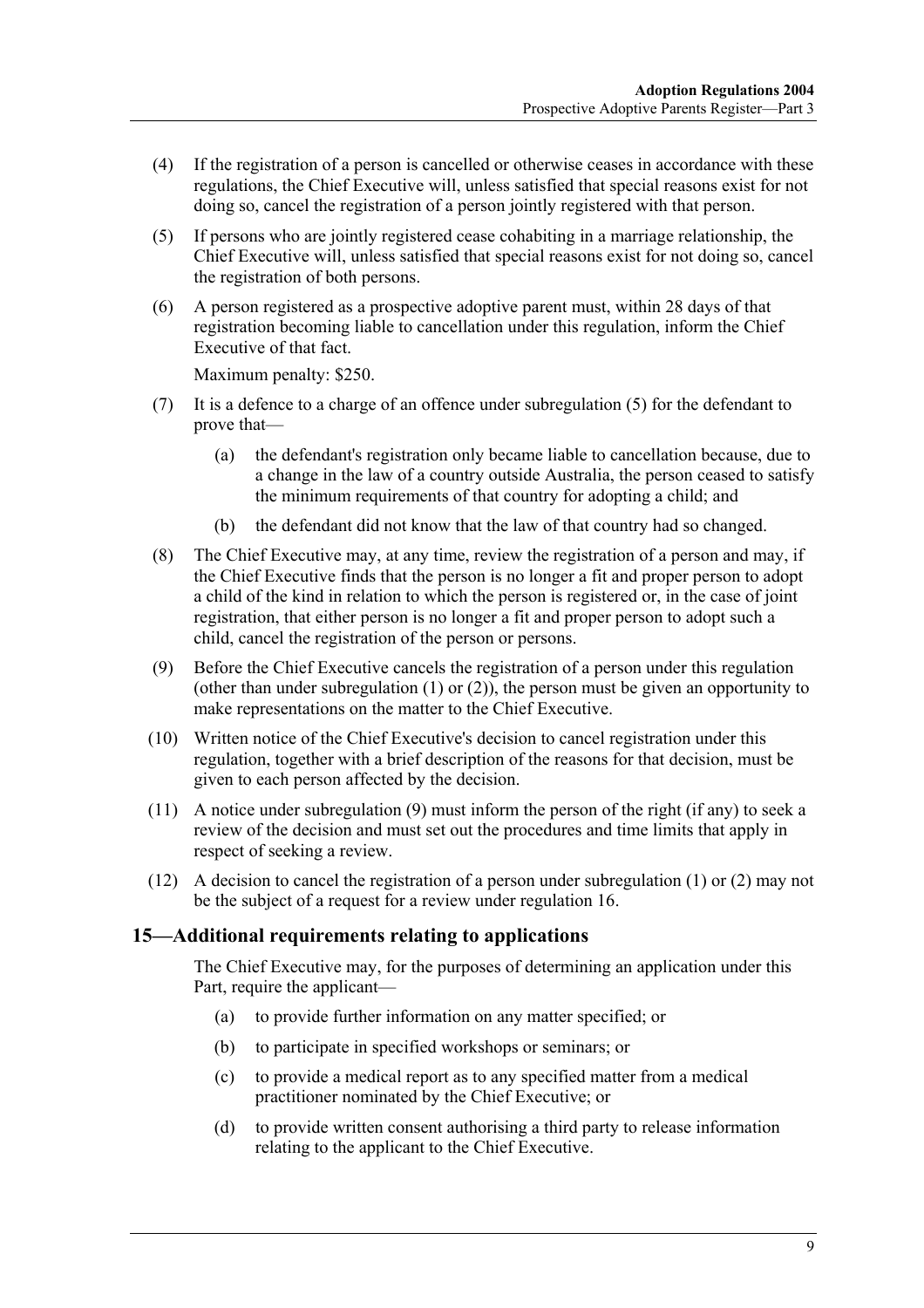### **Part 4—Review**

#### **16—Application for review and constitution of adoption board**

- (1) A person who is dissatisfied with a decision of the Chief Executive under Part 3 may, within 30 days of receipt of notice of the decision, request the Minister to refer the matter to an adoption board for review.
- (2) The Minister must, on receipt of such a request, constitute an adoption board for the purposes of hearing the review and refer the matter to that board unless the Minister is satisfied—
	- (a) that the request for the review is frivolous or vexatious; or
	- (b) that the matter has already been the subject of review.
- (3) An adoption board constituted for the purpose of hearing a review will consist of one or more members appointed by the Minister.
- (4) If an adoption board consists of more than one member, the following provisions apply:
	- (a) the Minister will appoint one of the members of the board to be the presiding member;
	- (b) a decision in which a majority of the members concurs is a decision of the board;
	- (c) if a member, other than the presiding member, dies or is for any reason unable to continue with the review proceedings, the board may continue to conduct the review with the remaining members (but, if there are only two remaining members, a decision of the board must be unanimous).

#### **17—Proceedings**

- (1) An adoption board must give the Chief Executive and the party seeking the review reasonable notice of the time and place at which it intends to conduct the review.
- (2) An adoption board must give the party seeking the review a reasonable opportunity to call or give evidence, to examine or cross-examine witnesses and to make oral or written submissions to the board.
- (3) If a person to whom notice has been given under subregulation (1) does not attend at the time and place fixed by the notice, the adoption board may hold the review in that person's absence.
- (4) An adoption board is not bound by the rules of evidence and may inform itself on any matter in such manner as it thinks fit.
- (5) An adoption board must act according to equity, good conscience and the substantial merits of the case.
- (6) Subject to these regulations, the procedure at a review will be as determined by the adoption board hearing the review.
- (7) The Chief Executive must make available to an adoption board any relevant assessment report and any other records or information as the board requests relating to the matter which is the subject of the review.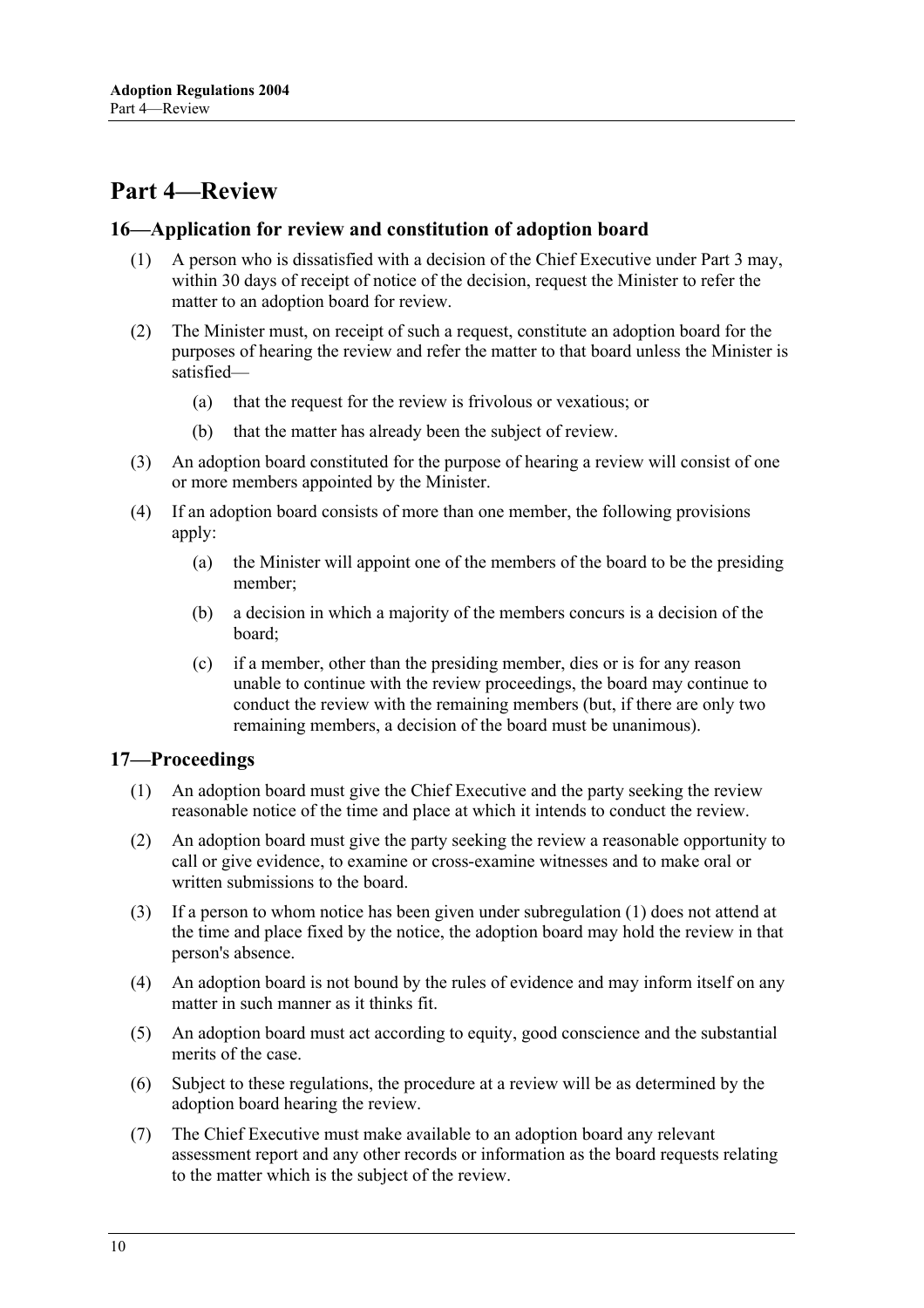- (8) The party seeking the review is entitled to appear personally or by counsel or, by leave of the adoption board hearing the review, by some other representative.
- (9) The Chief Executive may appear personally in proceedings before an adoption board or may be represented at such proceedings by counsel or an officer of the Public Service.
- (10) On completion of a review under these regulations, the adoption board must give notice of its decision to the Chief Executive and to the person who sought the review.

#### **18—Adoption board's powers**

On a review, an adoption board may—

- (a) confirm, vary or reverse the decision of the Chief Executive in respect of which the proceedings for review have been brought; or
- (b) remit any matter arising in the proceedings to the Chief Executive for further consideration; or
- (c) make such incidental or ancillary orders as it considers appropriate (including orders relating to entries in the register, to the assessment report relevant to the person who sought the review or to the documentation to be sent overseas for the purposes of adoption).

### **Part 5—Selection of applicants for adoption orders**

#### **19—Order in which registered persons selected to be applicants for adoption orders**

- (1) Subject to this regulation, persons whose names are included in the register will be selected to be applicants for an adoption order in the order in which the persons' names appear in the subregister relating to children of the same kind as the child to be adopted.
- (2) A person is excluded from selection as an applicant for an order for adoption of a particular child in accordance with the order prescribed by subregulation (1) if the Chief Executive is satisfied that—
	- (a) the adoption of the child by the person would be inconsistent with a limitation of the consent to the adoption of a parent or guardian of the child; or
	- (b) the adoption of the child by the person would be contrary to—
		- (i) the wishes of the child's birth parent or guardian; or
		- (ii) in relation to a child who is resident in a country outside Australia the requirements of the law of that country governing the adoption of children; or
	- (c) the adoption of the child by another person whose name is included in the register would, in the particular circumstances of the child, better safeguard and promote the welfare and interests of the child; or
	- (d) the registration of the person on the register is liable to cancellation; or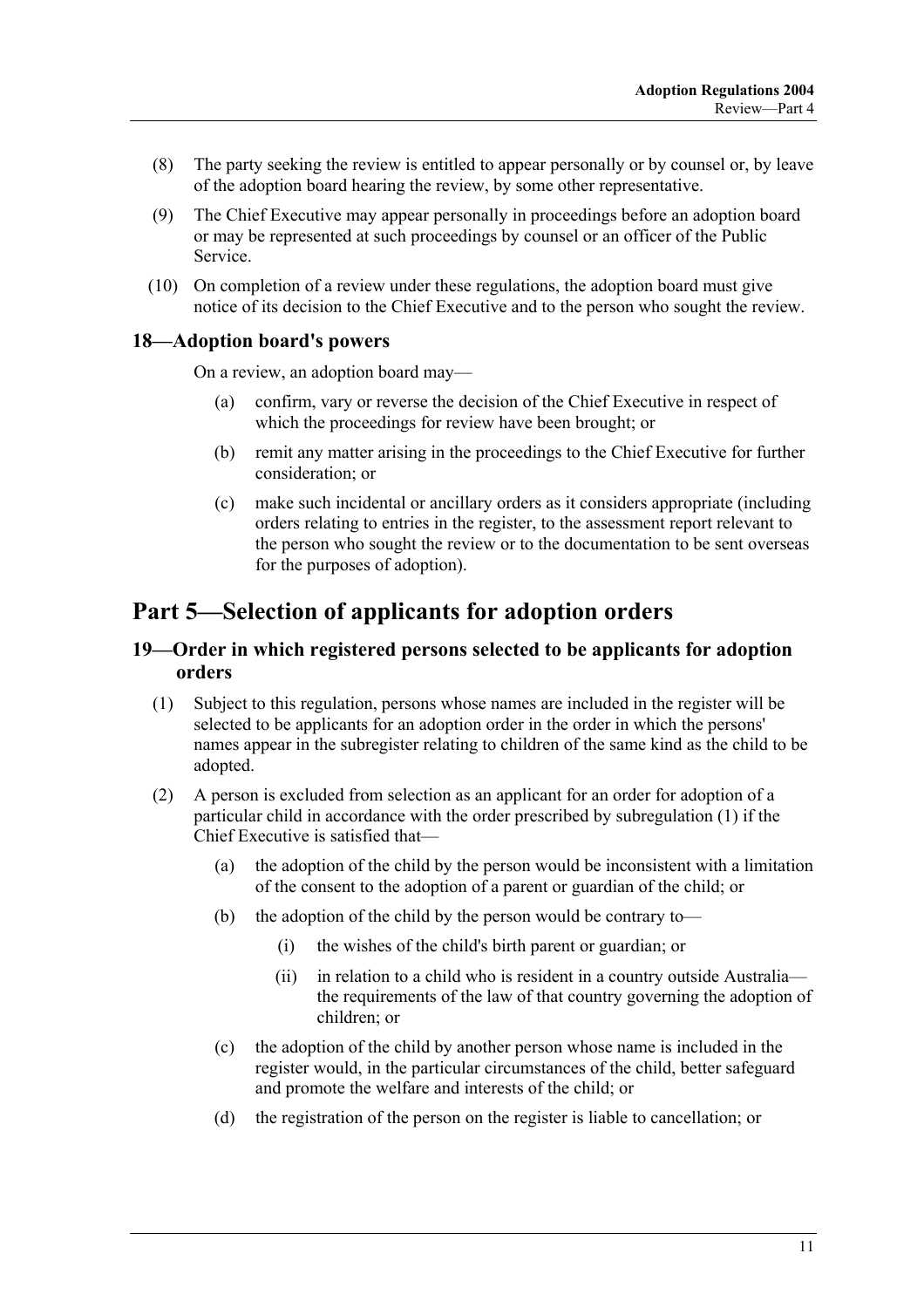- (e) the person is cohabiting with another in a marriage relationship but the other person is not jointly registered with the person as a prospective adoptive parent; or
- (f) the person is lawfully married but not cohabiting with his or her spouse and the spouse does not consent to the adoption; or
- (g) the Court is unlikely to make an adoption order in favour of the person on a ground set out in the Act.
- (3) A person who—
	- (a) is under 25 years of age or is 50 years of age or more; or
	- (b) is more than 45 years older than the child to be adopted; or
	- (c) is not cohabiting with another in a marriage relationship; or
	- (d) is cohabiting with another in a marriage relationship but has been so cohabiting for a continuous period of less than 3 years; or
	- (e) has a child residing with him or her and the child has so resided for a period less than the immediately preceding 2 years; or
	- (f) will or is likely to have any other child residing with him or her in the period of 2 years following selection as an applicant for an adoption order under this regulation,

is excluded from selection as an applicant for an order for adoption of a particular child in accordance with the order prescribed by subregulation (1) unless the Chief Executive is satisfied that there are special circumstances that would justify the making of an adoption order in favour of the person.

- (4) The selection of a person under this regulation as an applicant for an order for adoption of a child may be cancelled if the Chief Executive becomes aware of circumstances that, if known or in existence at the time of the selection, would have resulted in the person being excluded from selection as an applicant for the order.
- (5) If the selection of a person is cancelled under subregulation (4), the Chief Executive must notify the person in writing of the cancellation.

### **Part 6—Register of births**

#### **20—Court to notify Registrar of Births, Deaths and Marriages of adoption order etc**

- (1) The Court must, on making an adoption order, give notice of the order to the Registrar of Births, Deaths and Marriages.
- (2) The Court must, on making any order subsequent to an adoption order declaring the name by which the adopted child is to be known, give notice of that order to the Registrar of Births, Deaths and Marriages.

#### **21—Information to be disclosed in extract from register of births**

 (1) If the Registrar of Births, Deaths and Marriages issues a copy of, or extract from, an entry in the register of births that has been cancelled pursuant to section 41(1) of the Act, the copy or extract must show that the entry has been cancelled.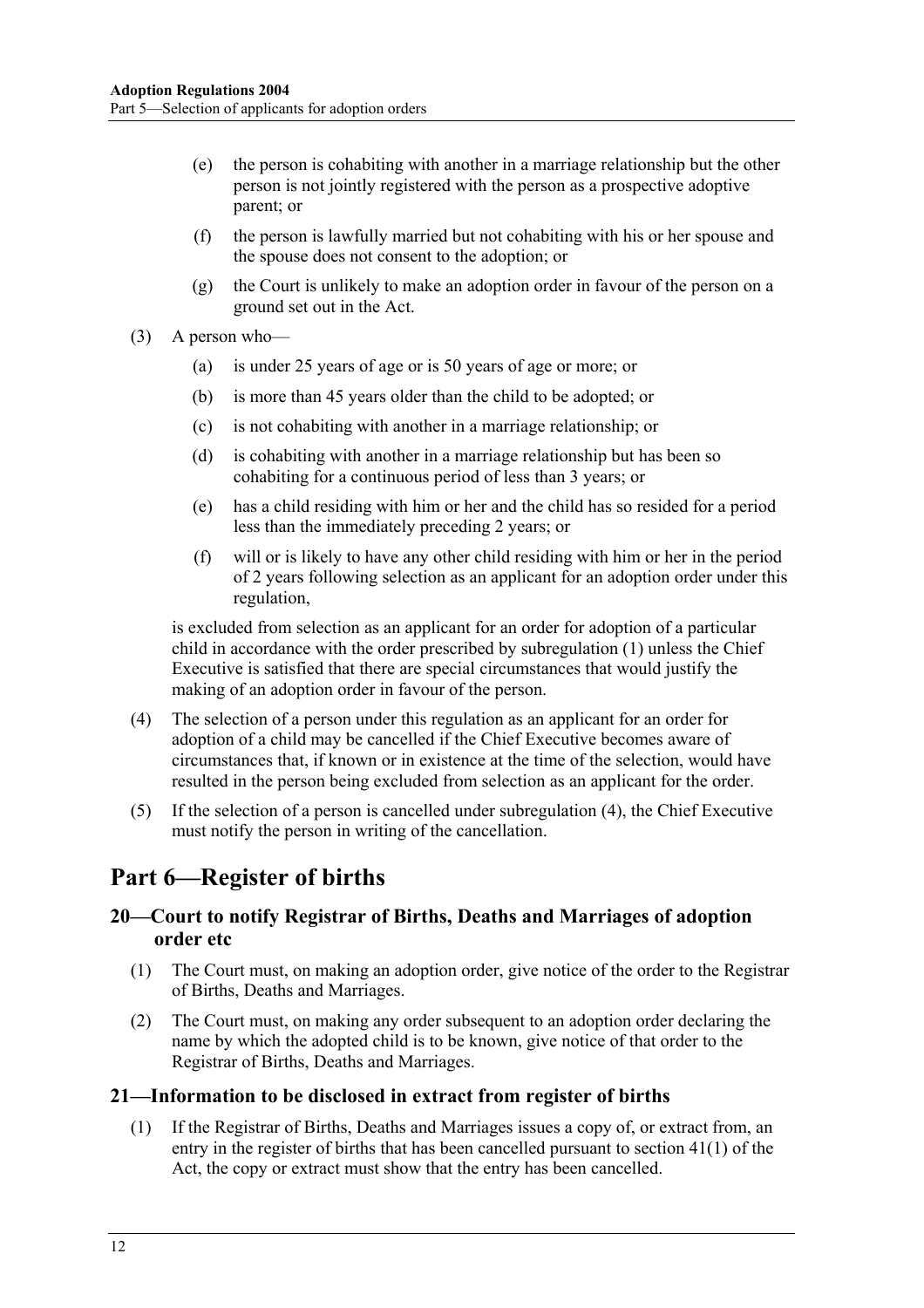- (2) If the Registrar of Births, Deaths and Marriages issues a copy of, or extract from, an entry in the register of births that has been altered pursuant to section 41(2) of the Act, the copy or extract may show—
	- (a) the entry with the additional note of the names of the adoptive parents; or
	- (b) the entry with only the names of the adoptive parents of the child,

in accordance with the wishes of the person seeking that copy or extract.

## **Part 7—Miscellaneous**

#### **22—Forms**

A notice, application or renewal required under these regulations must be in a form determined by the Chief Executive and must be accompanied by such further documentation as is required by the Chief Executive.

#### **23—Fees**

- (1) The fees set out in Schedule 1 are payable as specified in the Schedule.
- (2) The Chief Executive may permit the payment by instalment of a fee payable under these regulations.
- (3) The Chief Executive may waive or remit the payment of the whole or any part of a fee payable under these regulations.

#### **24—Offence to make false or misleading statement**

A person must not, in a notice, application or renewal lodged under these regulations—

- (a) make a statement that is, to his or her knowledge, false or misleading; or
- (b) omit or authorise the omission from any such document a particular which is, to his or her knowledge, a material particular.

Maximum penalty: \$1 250.

#### **25—Evidentiary**

- (1) In any proceedings under the Act, an apparently genuine document purporting to be a consent to adoption given under these regulations will, in the absence of proof to the contrary, be taken to be a valid consent to adoption given under these regulations.
- (2) In any proceedings under the Act, an apparently genuine document purporting to be signed by—
	- (a) the Chief Executive; or
	- (b) a person to whom functions and powers of the Chief Executive under the Act or these regulations have been delegated; or
	- (c) a person who, under the law of another State or a Territory of the Commonwealth, is entitled to exercise functions and powers corresponding to functions and powers of the Chief Executive under the Act or these regulations,

will, in the absence of proof to the contrary, be taken to have been so signed.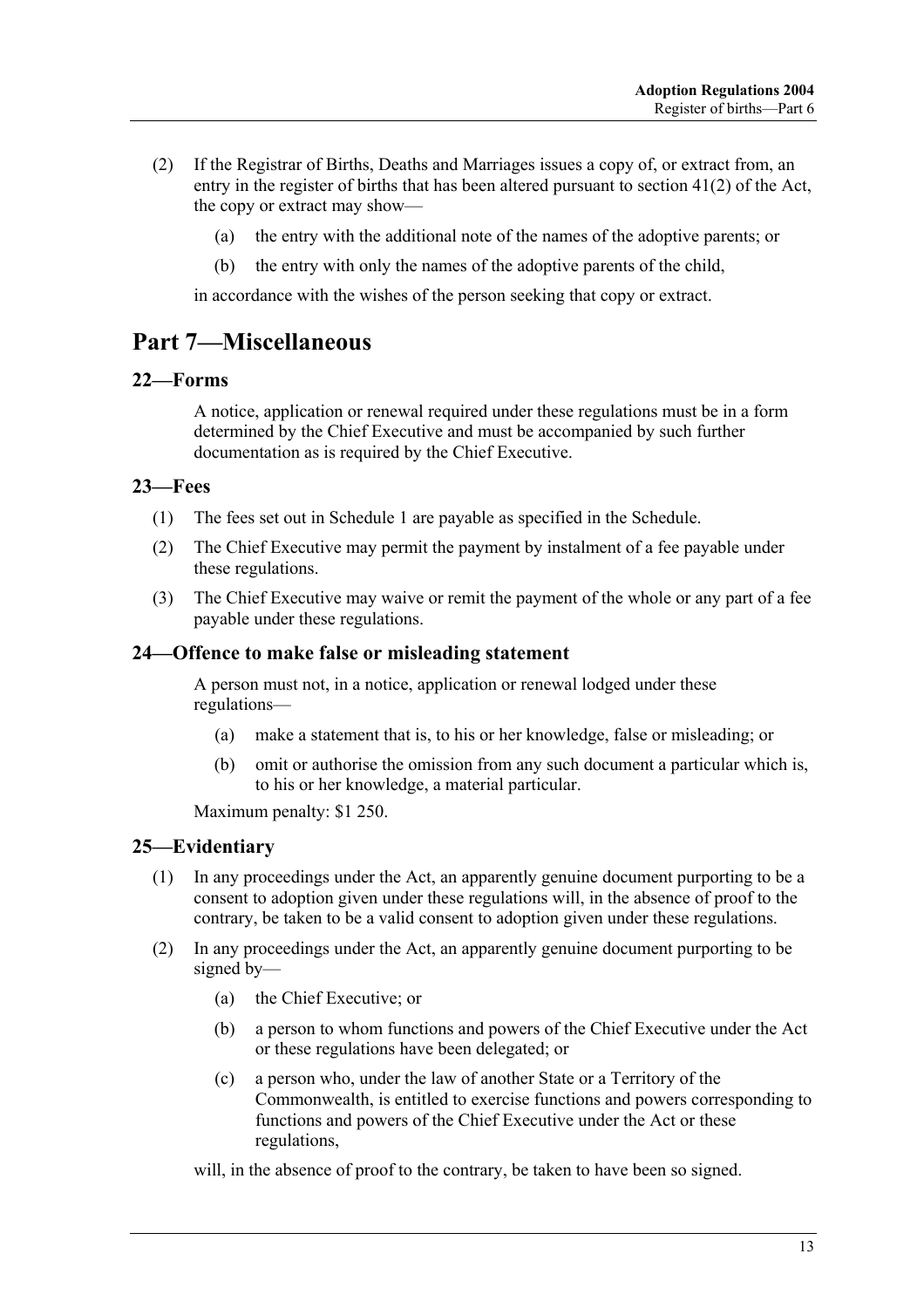(3) In any proceedings under the Act, a certificate as to a delegation apparently signed by the Chief Executive will be accepted, in the absence of proof to the contrary, as proof of the delegation.

## **Schedule 1—Fees**

#### **Part 1—Fees payable to the Chief Executive in respect of applications for adoption through the Prospective Adoptive Parents Register**

| $\mathbf{1}$ | On lodgement of an expression of interest under regulation $7(1)$ —                                                                                                                                                                                                                                                              |                                                                                                                                 |                                                                                                          |  |
|--------------|----------------------------------------------------------------------------------------------------------------------------------------------------------------------------------------------------------------------------------------------------------------------------------------------------------------------------------|---------------------------------------------------------------------------------------------------------------------------------|----------------------------------------------------------------------------------------------------------|--|
|              | (a)                                                                                                                                                                                                                                                                                                                              | standard fee                                                                                                                    | \$379.00                                                                                                 |  |
|              | (b)                                                                                                                                                                                                                                                                                                                              | fee for person whose previous registration has lapsed or<br>who has adopted a child under the Act                               | \$244.00                                                                                                 |  |
| 2            | On lodgement of an application for registration as a prospective<br>adoptive parent-                                                                                                                                                                                                                                             |                                                                                                                                 |                                                                                                          |  |
|              | (a)                                                                                                                                                                                                                                                                                                                              | for new applicants                                                                                                              | \$500.00                                                                                                 |  |
|              | (b)                                                                                                                                                                                                                                                                                                                              | for applicants who have applied previously                                                                                      | \$275.00                                                                                                 |  |
| 3            | For the preparation of an assessment report by the Chief Executive<br>under regulation 9-                                                                                                                                                                                                                                        |                                                                                                                                 |                                                                                                          |  |
|              | (a)                                                                                                                                                                                                                                                                                                                              | for new applicants                                                                                                              | \$500.00                                                                                                 |  |
|              | (b)                                                                                                                                                                                                                                                                                                                              | for applicants who have previously been the subject of an<br>assessment report                                                  | \$250.00                                                                                                 |  |
| 4            | regulation 11                                                                                                                                                                                                                                                                                                                    | On lodgement of an application for transfer of registration under                                                               | \$206.00                                                                                                 |  |
| 5            | regulation 12                                                                                                                                                                                                                                                                                                                    | On lodgement of an application for conversion of registration under                                                             | \$328,00                                                                                                 |  |
| 6            | regulation 12                                                                                                                                                                                                                                                                                                                    | For preparation of an assessment report by the Chief Executive<br>following an application for conversion of registration under | \$328.00                                                                                                 |  |
| 7            |                                                                                                                                                                                                                                                                                                                                  | On selection of an applicant for an adoption order under regulation 19 \$250.00                                                 |                                                                                                          |  |
|              |                                                                                                                                                                                                                                                                                                                                  | Part 2—Fees payable to the Chief Executive in respect of other adoptions                                                        |                                                                                                          |  |
| 8            | For all functions associated with consent to adoption and, where<br>necessary, the preparation of a report under section $22(1)$ of the Act<br>prior to an application to the Court for an order for adoption of a child<br>by a person other than a person selected as an applicant for an<br>adoption order from the register- |                                                                                                                                 |                                                                                                          |  |
|              | (a)                                                                                                                                                                                                                                                                                                                              | if the application for an adoption order is to relate to only<br>one child                                                      | \$269.00                                                                                                 |  |
|              | (b)                                                                                                                                                                                                                                                                                                                              | if the application for an adoption order is to relate to more<br>than one child                                                 | $$269.00$ for the first<br>child and \$71.50 for<br>each additional child<br>named in the<br>application |  |
|              |                                                                                                                                                                                                                                                                                                                                  | Part 3—Other fees payable to the Chief Executive                                                                                |                                                                                                          |  |
| 9            |                                                                                                                                                                                                                                                                                                                                  | For obtaining information under section 27 or 27A of the Act                                                                    | \$50.00                                                                                                  |  |